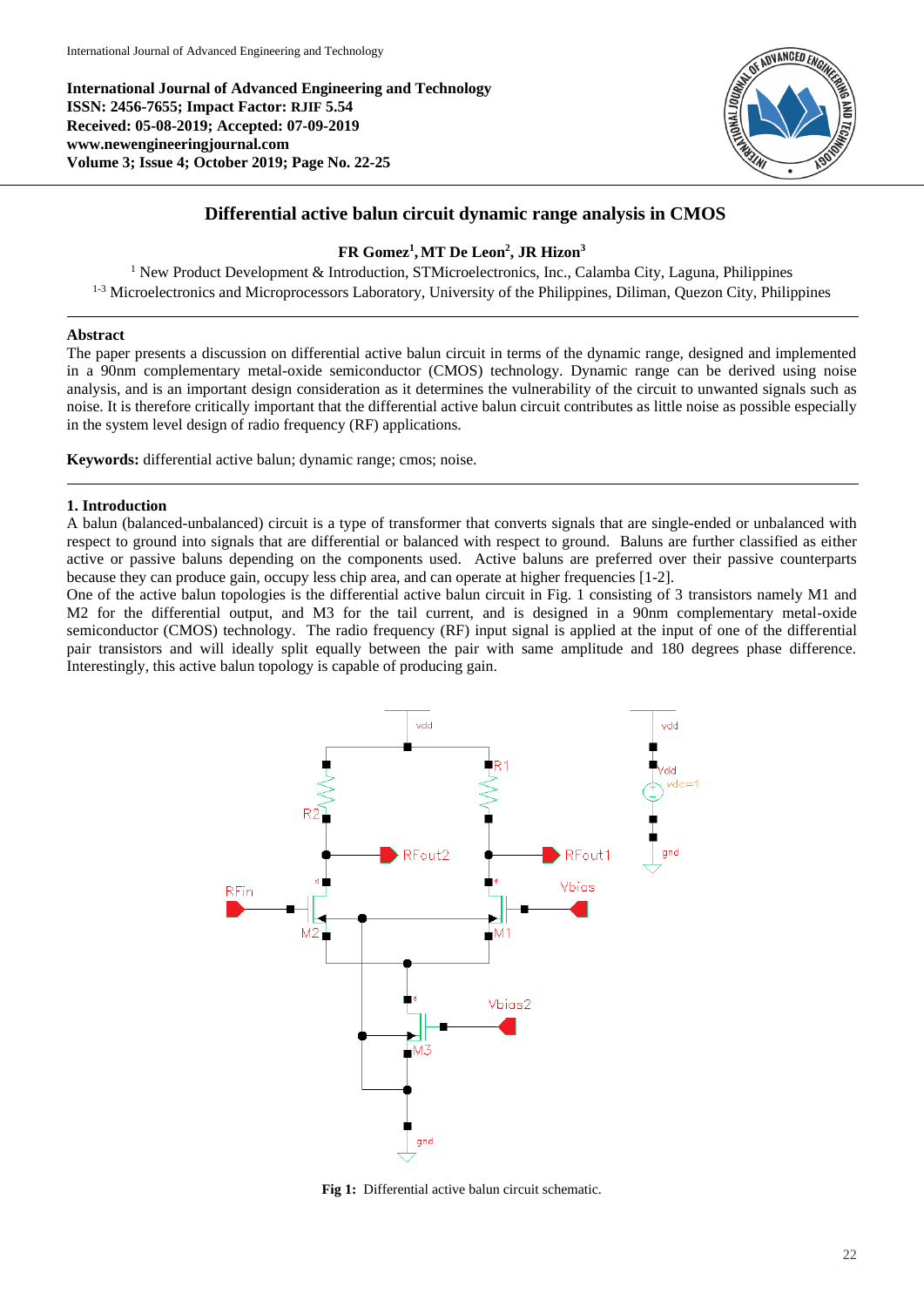#### **Dynamic Range Analysis**

The very weak signal received by the RF circuit makes the input signal very susceptible to noise. The existence of noise is essentially due to the fact that electrical charge is not continuous but rather carried in discrete amounts equal to the electron charge [3-4]. The study of noise is important because it represents a lower limit to the size of the electrical signal that can be amplified by the RF circuit without significantly deteriorating the signal quality. Hence it is important that each block in the RF receiver contributes as little noise as possible.

Important design parameters such as dynamic range (DR) can be derived using noise analysis. Shown in Fig. 3 is the circuit model with noise sources of differential active balun transformer circuit.



**Fig 3:** Differential active balun transformer model with noise generator.

Since differential active balun supplies differential input signal into a differential circuit, noise calculation for each of the two output nodes is necessary. Starting with Kirchhoff's current law (KCL) at node d2, output noise voltage and current of RFout2 are determined in the succeeding equations.

$$
\overline{i_{n,out2}^2} = \overline{i_{d2,th}^2} + \overline{i_{d2,1/f}^2} + \overline{i_{R2}^2} + \frac{\overline{v_{Rs}^2} - \overline{v_{n,out2}^2}}{\left(1/sC_{ad2}\right)^2}
$$
(1)

$$
\overline{v_{n,out2}^2} = \left[ 4k_B T \gamma (g_{m2} + g_{mb2}) \Delta f + \frac{K_f I_{D2}}{L^2 C_{ox} f_{co}} \Delta f + \frac{4k_B T}{R^2} \Delta f + \frac{\overline{v_{RS}^2} - \overline{v_{n,out2}^2}}{\left( 1/s C_{gd2} \right)^2} \right] \left( R2 || \frac{1}{sC2} \right)^2 \tag{2}
$$

At higher frequency, thermal noise of transistor dominates, hence flicker noise could be neglected. Rearranging (2), output voltage noise of RFout2 could be simplified. With source resistance (Rs) assumed to be negligible,

$$
\overline{v_{n,out2}^2} = \frac{k_B T}{C2} \cdot \frac{1 + \gamma (g_{m2} + g_{mb2}) R2}{1 + \frac{1}{4} \left(\frac{C_{gd2}}{C2}\right)^2} \qquad V_{rms}^2 \tag{3}
$$

If output capacitance C2 dominates rather than the inherent  $C_{\text{gd2}}$ , (3) could then be simplified as

$$
\overline{v_{n,out2}^2} = \frac{k_B T}{C2} \left[ 1 + \gamma (g_{m2} + g_{mb2}) R2 \right] \quad V_{rms}^2 \tag{4}
$$

From (4), increasing the resistance R2 increases the overall noise. Output capacitance C2 dictates significantly, if compared to  $C_{\text{gd2}}$ , on the output noise performance. Increasing the capacitance would decrease the output voltage noise but it would also decrease the circuit bandwidth or the cutoff frequency of RFout2. This design tradeoff is inevitable so one should consider the effectiveness of setting or limiting the output capacitance.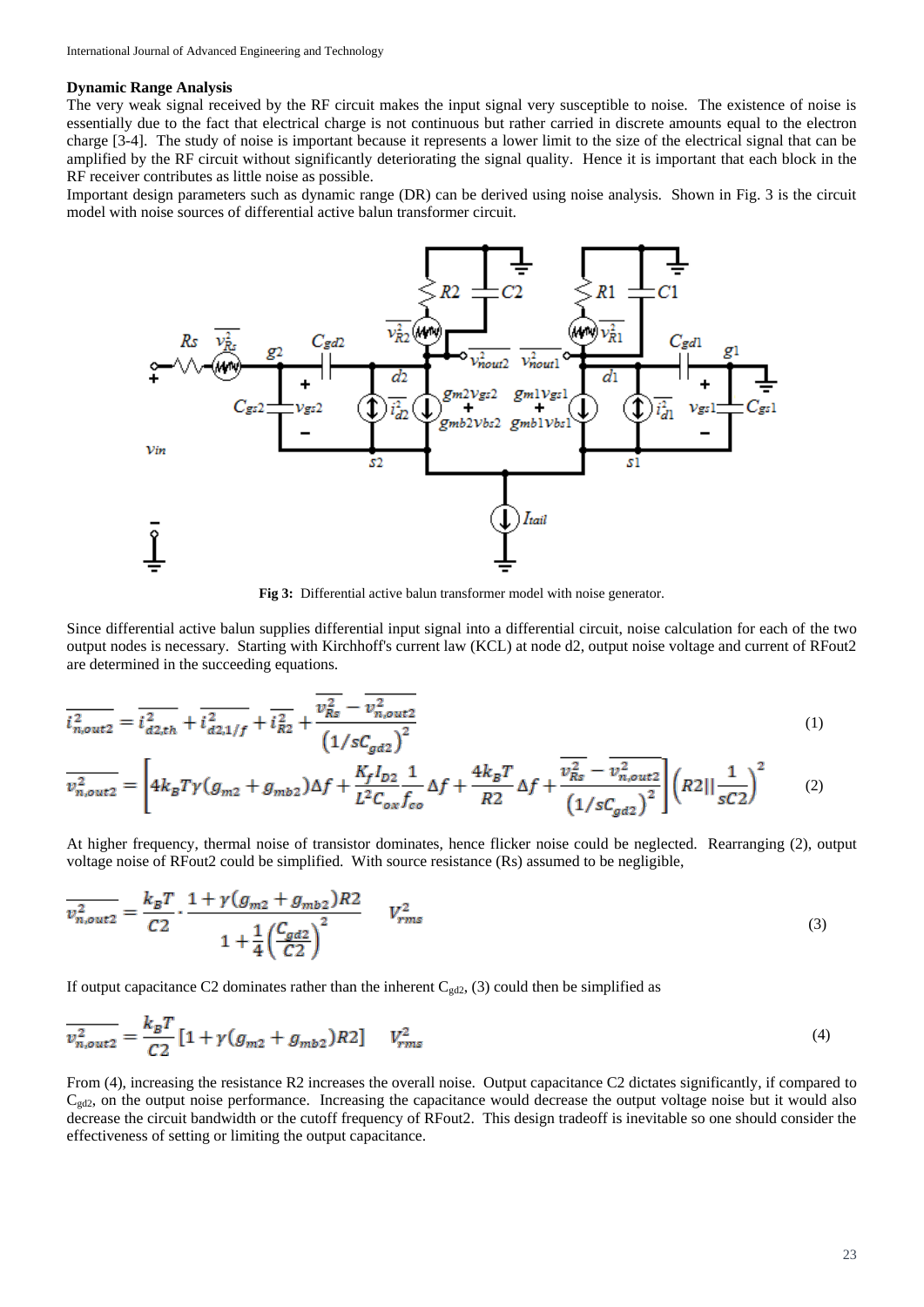For RFout1, the output noise voltage and current could be determined starting from KCL at node d1. If the circuit is symmetric, then the noise (denoted as  $i_{n, tail}$ ) generated in  $I_{tail}$  divides equally between M1 and M2 producing only a commonmode noise voltage at the output. If the tail current noise is negligible, that is  $i_{n,\text{tail}} \ll I_{\text{tail}}$ , and source resistance (Rs) assumed also to be negligible, a symmetric noise equation could be achieved. Doing KCL at node s1 (or s2),

$$
\overline{i_{d1,th}^2} + \overline{i_{d1,1/f}^2} = \overline{i_{d2,th}^2} + \overline{i_{d2,1/f}^2}
$$
 (5)

Output noise voltage and current for RFout1 branch could now be expressed with KCL at node d1.

$$
\overline{i_{n,out1}^2} = \overline{i_{d1,th}^2} + \overline{i_{d1,1/f}^2} + \overline{i_{R1}^2}
$$
\n(6)

$$
\overline{v_{n,out1}^2} = \left\{ 4k_B T \left[ \gamma (g_{m1} + g_{mb1}) + \frac{1}{R1} \right] + \frac{K_f I_{D1}}{L^2 C_{ox} f_{co}} \right\} \Delta f \cdot \left[ \frac{R1}{R1 (sC1 + sC_{gd1}) + 1} \right] \tag{7}
$$

Assuming flicker noise is neglected at higher frequency,

$$
\overline{v_{n,out1}^2} = \frac{k_B T}{C1 + C_{gal}} [1 + \gamma (g_{m1} + g_{mb1}) R1]
$$
\n(8)

If output capacitance C1 dominates the other capacitance  $C_{\text{gd1}}$ , expression in (8) could be simplified as

$$
\overline{v_{n,out1}^2} = \frac{k_B T}{C1} \left[ 1 + \gamma (g_{m1} + g_{mb1}) R1 \right] \tag{9}
$$

From (9), increasing the resistance R1 increases the overall noise while increasing the load capacitance C1 decreases the circuit noise. However, increasing the capacitance C1 would also decrease the circuit bandwidth or the cutoff frequency of RFout1. This design tradeoff is inevitable so one should consider the amount of output capacitance.

Input-referred noise voltage, on the other hand, can be derived by expressing the output noise voltage with the small-signal gain. To illustrate,

$$
\overline{v_{n,in}^2} = \frac{v_{n,out1}^2}{A_{v1}^2} = \frac{v_{n,out2}^2}{A_{v2}^2} \qquad V_{rms}^2 \tag{10}
$$

Using the expression for output noise voltage in (9) and (4), which is also the expression for signal-to-noise ratio (SNR), dynamic range of the circuit for the RFout1 and RFout2 side, respectively, could be determined. Dynamic range is the ratio of the maximum signal power that the circuit can tolerate without distortion to noise level of circuit. The largest signal that can be passed through the output of the circuit is limited by the supply voltage  $(V_{DD})$ . Dynamic range is expressed as

$$
DR_1 = 10log \frac{V_{DD}^2 \cdot C1}{1 + \gamma (g_{m1} + g_{mb1})R1} + 83.828 dB
$$
 with C1 in pF,  
\n
$$
DR_2 = 10log \frac{V_{DD}^2 \cdot C2}{1 + \gamma (g_{m2} + g_{mb2})R2} + 83.828 dB
$$
 with C2 in pF,  
\n
$$
M_2 = 10log \frac{V_{DD}^2 \cdot C2}{1 + \gamma (g_{m2} + g_{mb2})R2} + 83.828 dB
$$

With loads for the two output nodes assumed to be equal, that is  $R1 = R2$  and  $C1 = C2$ , the two dynamic ranges would be equal. Noise performance is an important design consideration since it determines the vulnerability of the active balun to unwanted signal like noise. Ultimately, it is critically important that the differential active balun transformer circuit contributes as little noise as possible especially in the system level design of RF applications. Acknowledgment

The authors would like to express appreciation to the Department of Science and Technology (DOST), DOST-PCASTRD, DOST-ERDT, and Microelectronics and Microprocessors Laboratory at the Electrical and Electronics Engineering Institute of the University of the Philippines for the extensive support. Author F.R. Gomez would also like to thank the STMicroelectronics Calamba New Product Development & Introduction team and the Management Team for the extended support.